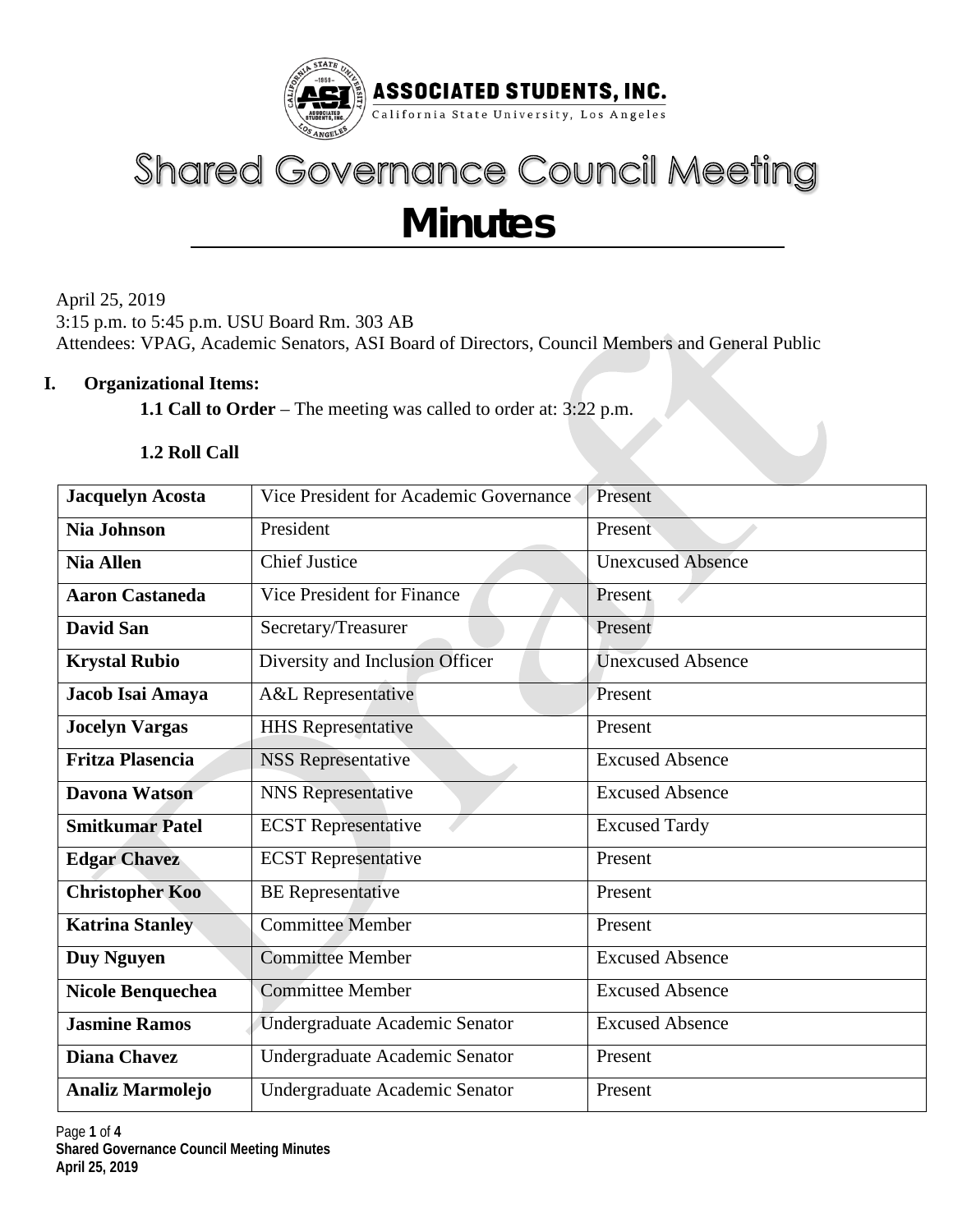| <b>Medrik Minassian</b> | Graduate Academic Senator | Present |
|-------------------------|---------------------------|---------|
| <b>Marcus Rodriguez</b> | <b>Executive Director</b> | Present |
| <b>Gallery Guests</b>   |                           | None    |

#### **Adoption of the Agenda:**

| Offered By: $\vert$                                             | A. Castaneda   | Seconded by:   D. Chavez |                                       |
|-----------------------------------------------------------------|----------------|--------------------------|---------------------------------------|
| Motion to approve the adoption of the agenda for April 24, 2019 |                |                          |                                       |
| <b>Consensus</b>                                                | <b>Opposed</b> | <b>Abstained</b>         | <b>Motion: Passed</b><br>$\mathbf{0}$ |

#### **II. Public Forum/Announcement:**

- 2.1 This time is allotted for members of the public to make announcements and/ or address the committee. – None
- 4.2 **Discussion Item –** Marjani Chidinma- Assistant Director of Recruitment Admissions and Recruitment will be presenting on the Universities strategies and initiatives to increase recruitment and enrollment efforts for Black students.
- 4.3 **Special Presentation -** Administrators from Student Life will present certificates of service to Board and Council members.

# **VI. Adjournment**

| <b>Offered By:</b>   I. Amaya               |   |                | Seconded by:   D. Chavez |                  |          |                       |
|---------------------------------------------|---|----------------|--------------------------|------------------|----------|-----------------------|
| Meeting adjourned at $\_\_4:32\_\text{pm}.$ |   |                |                          |                  |          |                       |
| <b>Vote Tally:</b>                          |   |                |                          |                  |          |                       |
| <b>Consensus</b>                            | X | <b>Opposed</b> | $\bf{0}$                 | <b>Abstained</b> | $\bf{0}$ | <b>Motion: Passed</b> |

**Associated Students, Inc. Shared Governance Council Meeting Summary of Actions Taken April 25, 2018**

#### **Adoption of the Agenda:**

| Offered By: $\vert$                                                 | A. Castaneda | Seconded by:   J. Amaya |  |  |  |  |  |
|---------------------------------------------------------------------|--------------|-------------------------|--|--|--|--|--|
| Motion to approve the adoption of the agenda for September 27, 2018 |              |                         |  |  |  |  |  |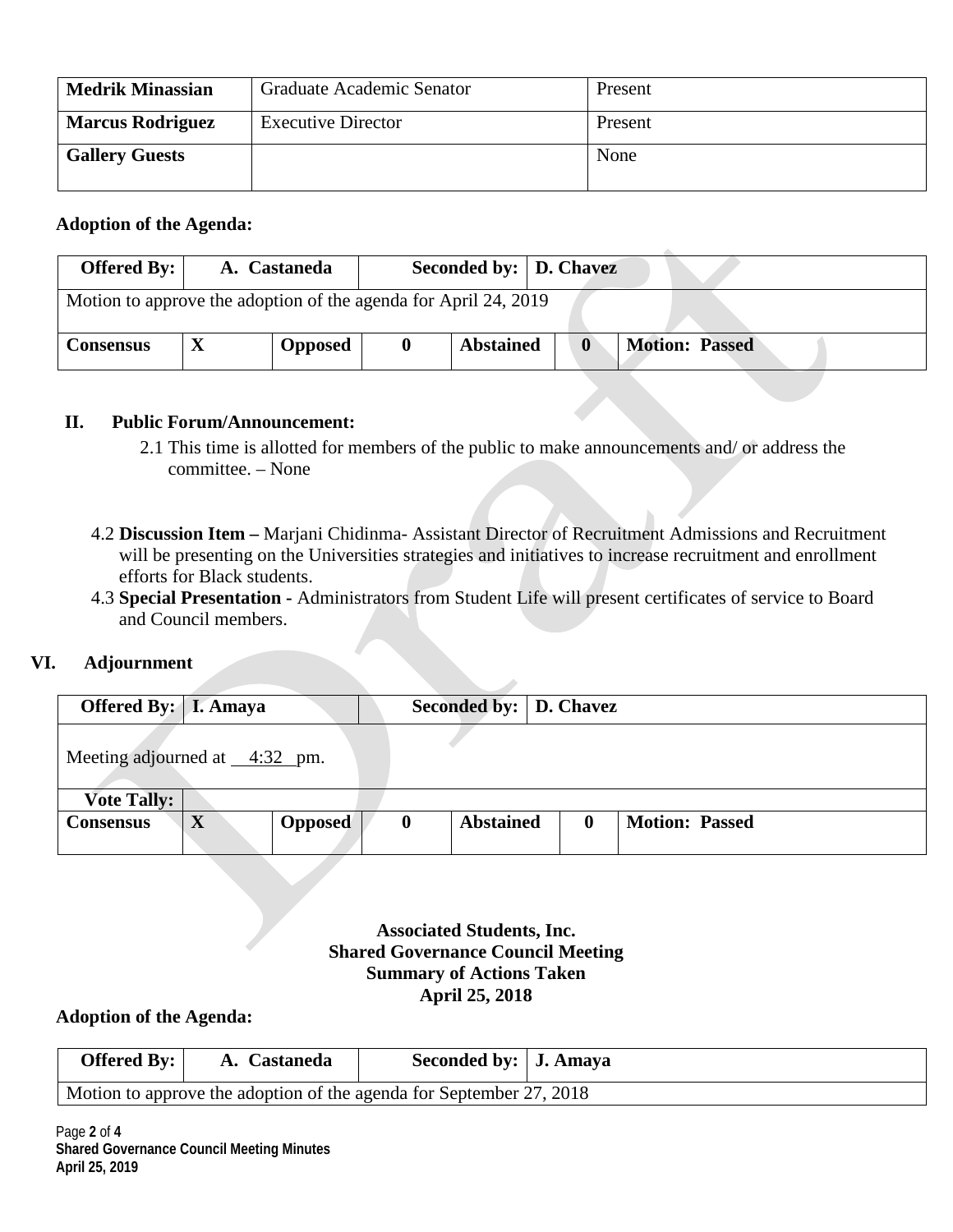| <b>Consensus</b> | $\boldsymbol{\Lambda}$ | <b>Opposed</b> | υ | <b>Abstained</b> | U | <b>Motion:</b><br>Passed |
|------------------|------------------------|----------------|---|------------------|---|--------------------------|

## **Adjournment**

| <b>Offered By:</b>   I. Amaya                |             |                |          | Seconded by:   D. Chavez |              |                       |
|----------------------------------------------|-------------|----------------|----------|--------------------------|--------------|-----------------------|
| Meeting adjourned at $\_\_4:42\_\text{pm}$ . |             |                |          |                          |              |                       |
| <b>Vote Tally:</b>                           |             |                |          |                          |              |                       |
| Consensus                                    | $\mathbf X$ | <b>Opposed</b> | $\bf{0}$ | <b>Abstained</b>         | $\mathbf{0}$ | <b>Motion: Passed</b> |

# **VII. CERTIFICATION**

Official Minutes taken for the **Shared Governance Council** of the Cal State LA Associated Students, Incorporated held on September 27, 2018 in the U-SU Board Room 303AB. Approved by the ASI Shared Governance Council on:

Prepared by:

A. Marmolejo Shared Governance Council Vice Chair

Confirmed by:

\_\_\_\_\_\_\_\_\_\_\_\_\_\_\_\_\_\_\_\_\_\_\_\_\_\_\_\_\_\_\_\_\_\_\_\_\_\_\_ Secretary/Treasurer